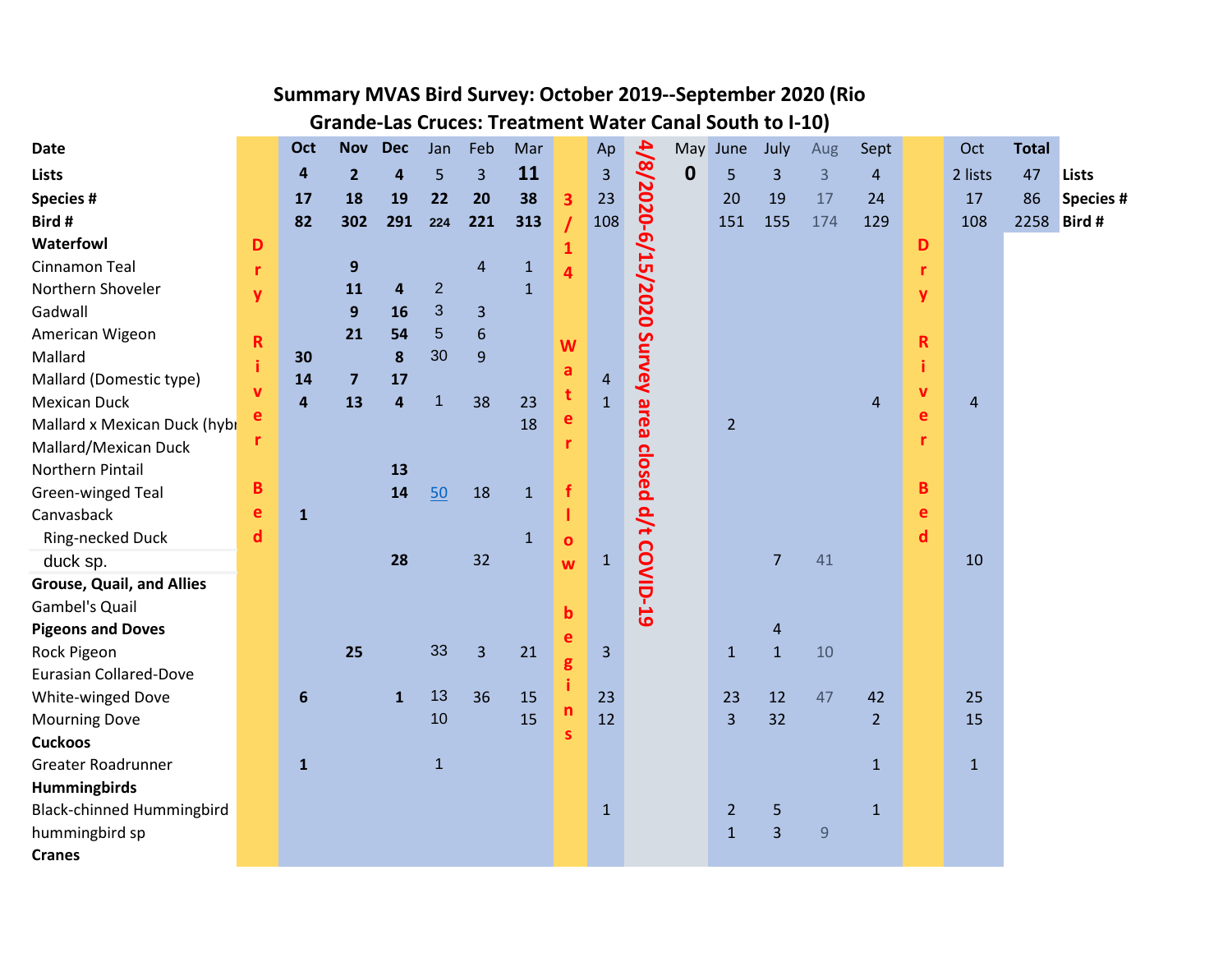| Sandhill Crane                     |                         | 50                      |              |                 |                |                |                |                |              |                |                |                |
|------------------------------------|-------------------------|-------------------------|--------------|-----------------|----------------|----------------|----------------|----------------|--------------|----------------|----------------|----------------|
| <b>Shorebirds</b>                  |                         |                         |              |                 |                |                |                |                |              |                |                |                |
| Killdeer                           | $\mathbf{1}$            | 17                      |              | $\overline{7}$  |                | $\mathbf{1}$   |                |                |              | $\mathbf{1}$   | $\overline{3}$ | 12             |
| Least Sandpiper                    |                         |                         | 25           |                 |                |                |                |                |              |                |                |                |
| Wilson's Snipe                     |                         |                         |              | $\mathbf{1}$    |                | $\mathbf{1}$   |                |                |              |                |                |                |
| Herons, Ibis, and Allies           |                         |                         |              |                 |                |                |                |                |              |                |                |                |
| Great Blue Heron                   |                         | $\mathbf{1}$            |              |                 |                |                |                |                |              |                |                |                |
| Snowy Egret                        |                         |                         |              |                 |                |                |                |                |              |                |                |                |
| <b>Vultures, Hawks, and Allies</b> |                         |                         |              |                 |                |                |                |                |              |                |                |                |
| Turkey Vulture                     |                         |                         |              |                 |                |                | 5              |                |              |                |                |                |
| Cooper's Hawk                      |                         |                         |              |                 |                |                |                |                |              | $\mathbf{1}$   |                |                |
| Swainson's Hawk                    |                         |                         |              |                 |                |                | $\mathbf{1}$   |                |              |                |                |                |
| Red-tailed Hawk                    | $\mathbf{1}$            | $\overline{\mathbf{3}}$ |              | $\underline{1}$ |                | $\overline{2}$ | $\mathbf{1}$   |                |              |                |                |                |
| <b>Woodpeckers</b>                 |                         |                         |              |                 |                |                |                |                |              |                |                |                |
| Ladder-backed Woodpecker           |                         |                         |              |                 |                | 5              | $\mathbf{1}$   | $\overline{2}$ | 3            | $\overline{4}$ | $\overline{2}$ | $\overline{2}$ |
| Northern Flicker                   | $\mathbf{1}$            |                         |              |                 |                |                |                |                |              |                |                | $\overline{2}$ |
| <b>Falcons and Caracaras</b>       |                         |                         |              |                 |                |                |                |                |              |                |                |                |
| American Kestrel                   | $\overline{2}$          |                         | $\mathbf{1}$ | $\mathbf{3}$    | $\mathbf{1}$   | $\overline{7}$ | $\overline{2}$ | $\overline{3}$ | 6            | $\mathbf{1}$   | $\overline{2}$ | $6\phantom{1}$ |
| Merlin                             |                         |                         |              |                 |                | $\mathbf{1}$   |                |                |              |                |                |                |
| Prairie Falcon                     |                         |                         |              | $\mathbf{1}$    |                |                |                |                |              |                |                |                |
| <b>Tyrant Flycatchers: Pewees,</b> |                         |                         |              |                 |                |                |                |                |              |                |                |                |
| <b>Kingbirds, and Allies</b>       |                         |                         |              |                 |                |                |                |                |              |                |                |                |
| <b>Black Phoebe</b>                | $\mathbf{1}$            | $\mathbf{1}$            |              | $\overline{4}$  |                |                |                |                |              |                | $\overline{2}$ |                |
| Say's Phoebe                       | $\overline{\mathbf{4}}$ |                         |              |                 |                |                | $\mathbf{1}$   |                |              |                | 2 <sup>1</sup> | $\overline{2}$ |
| Western Kingbird                   |                         |                         |              |                 |                |                |                | $\overline{3}$ | $\mathbf{1}$ |                | $\mathbf{1}$   |                |
| Western Wood-Peewee                |                         |                         |              |                 |                |                |                |                |              |                | $\mathbf{1}$   |                |
| Ash-throated Flycatcher            |                         |                         |              |                 |                |                |                |                |              |                | $\mathbf{1}$   |                |
| Loggerhead Shrike                  |                         |                         |              |                 |                |                |                |                |              |                | $\mathbf{1}$   |                |
| 119-25-7                           |                         |                         |              |                 |                |                |                |                |              |                |                |                |
| American Crow                      | $\overline{2}$          | 105                     | 101          | 47              | 31             | 51             |                |                |              |                | $\overline{3}$ |                |
| Chihuahuan Raven                   | 9                       |                         |              | $\mathbf{1}$    | $\overline{2}$ | $\overline{2}$ |                |                |              |                |                |                |
| <b>Penduline-Tits and Verdin</b>   |                         |                         |              |                 |                |                |                |                |              |                |                |                |
| Verdin                             |                         |                         | $\mathbf{1}$ |                 |                | $\overline{2}$ |                |                |              |                |                |                |
| <b>Martins and Swallows</b>        |                         |                         |              |                 |                |                |                |                |              |                |                |                |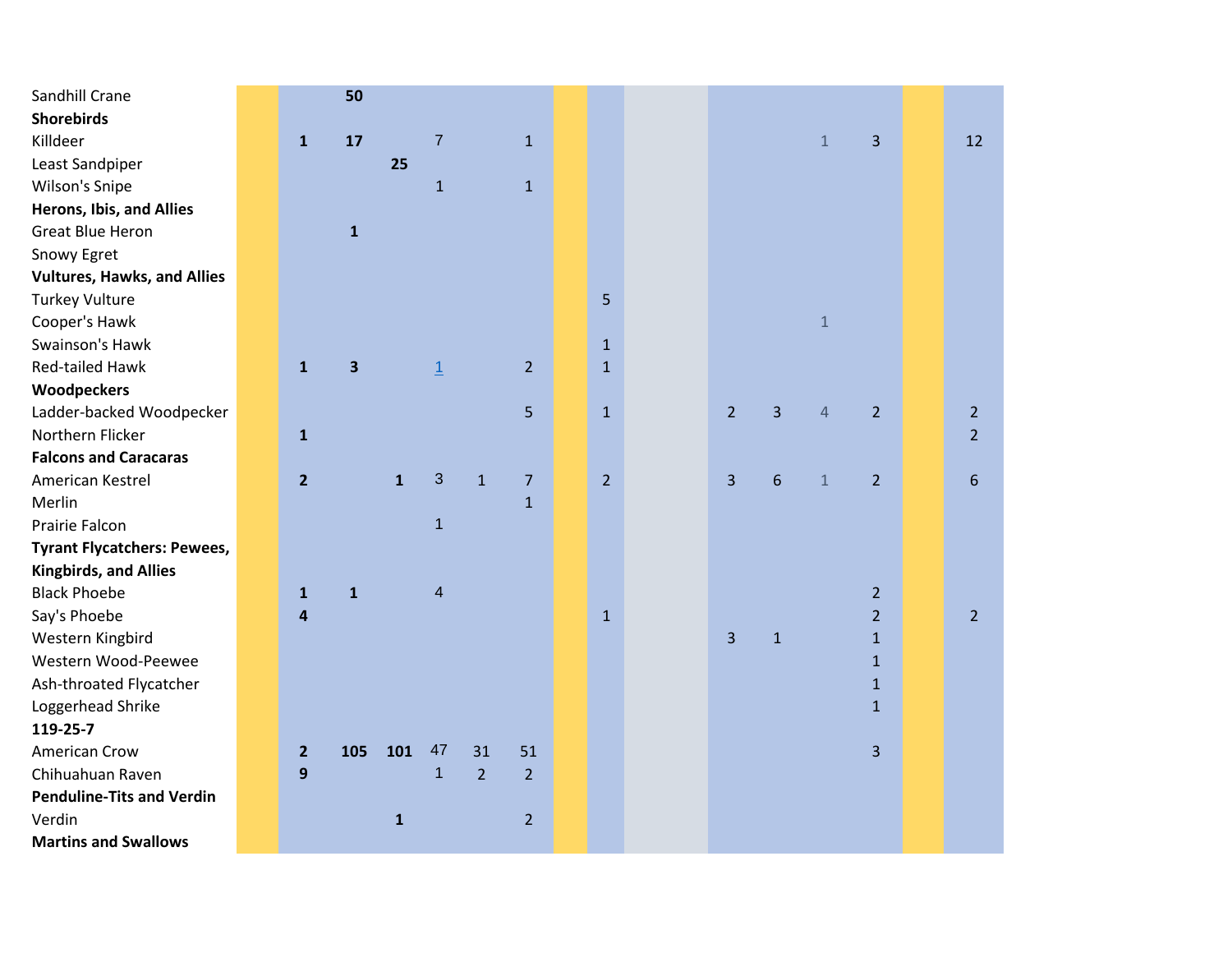| Northern Rough-winged Swallow                |                |              |              |                         |                |                  |                  | 72             |             |                |    |                |
|----------------------------------------------|----------------|--------------|--------------|-------------------------|----------------|------------------|------------------|----------------|-------------|----------------|----|----------------|
| Violet-green Swallow                         |                |              |              |                         |                |                  |                  |                |             |                |    |                |
| Cave Swallow                                 |                |              |              |                         | $\overline{4}$ | 41               | 30               |                |             |                |    |                |
| Cliff swallow                                |                |              |              |                         |                | 12               |                  | $\mathbf{1}$   | 76          | 29             | 15 |                |
| swallow sp                                   |                |              |              |                         |                |                  |                  | $\overline{7}$ | 5           |                |    |                |
| <b>Kinglets</b>                              |                |              |              |                         |                |                  |                  |                |             |                |    |                |
| Ruby-crowned Kinglet                         |                |              |              | $\mathbf{3}$            |                | $1\,$            |                  |                |             |                |    |                |
| <b>Wrens</b>                                 |                |              |              |                         |                |                  |                  |                |             |                |    |                |
| House Wren                                   |                |              |              |                         |                |                  |                  |                |             |                |    |                |
| Marsh Wren                                   |                |              |              |                         |                | $\overline{2}$   |                  |                |             |                |    | $\overline{2}$ |
| <b>Bewick's Wren</b>                         |                |              |              | $\overline{\mathbf{1}}$ |                |                  |                  |                |             |                |    |                |
| <b>Starlings and Mynas</b>                   |                |              |              |                         |                |                  |                  |                |             |                |    |                |
| <b>European Starling</b>                     |                | $\mathbf{1}$ | $\mathbf{1}$ |                         |                | $\overline{4}$   | $\mathbf{1}$     |                |             | $\overline{3}$ |    | 12             |
| <b>Catbirds, Mockingbirds, and Thrashers</b> |                | $\mathbf{1}$ |              |                         |                |                  |                  |                |             |                |    |                |
| Northern Mockingbird                         |                |              |              |                         |                | $\mathbf{1}$     | $\boldsymbol{6}$ | 3              | $\mathbf 1$ |                |    |                |
| <b>Thrushes</b>                              |                | $\mathbf{1}$ |              |                         |                |                  |                  |                |             |                |    |                |
| American Robin                               |                |              |              |                         |                | $\overline{2}$   | $\overline{2}$   |                |             |                |    |                |
| <b>Old World Sparrows</b>                    |                |              |              |                         |                |                  |                  |                |             |                |    |                |
| <b>House Sparrow</b>                         |                |              |              |                         |                |                  |                  |                |             |                |    |                |
| <b>Wagtails and Pipits</b>                   |                |              |              |                         |                |                  |                  |                |             |                |    |                |
| American Pipit                               |                |              |              | $\overline{2}$          | $\mathbf{1}$   |                  |                  |                |             |                |    |                |
| <b>Finches, Euphonias, and Allies</b>        |                |              |              |                         |                |                  |                  |                |             |                |    |                |
| <b>House Finch</b>                           |                |              |              | $\overline{2}$          |                | $\overline{3}$   |                  | $\overline{7}$ | 13          | $\mathbf{1}$   | 18 | 9              |
| Lesser Goldfinch                             |                |              |              |                         |                |                  |                  |                |             | $\mathbf{1}$   |    |                |
| <b>New World Sparrows</b>                    |                |              |              |                         |                |                  |                  |                |             |                |    |                |
| <b>Chipping Sparrow</b>                      | $\mathbf{1}$   |              |              |                         | $\overline{2}$ |                  |                  |                |             | 5              |    | $\mathbf{1}$   |
| Dark-eyed Junco                              |                | $\mathbf{1}$ |              |                         |                | $\overline{2}$   |                  |                |             |                |    |                |
| <b>White-crowned Sparrow</b>                 |                |              |              |                         |                | 3                | $\overline{2}$   |                |             |                |    | $\mathbf{1}$   |
| Song Sparrow                                 | $\overline{2}$ |              | $\mathbf{1}$ | $\overline{2}$          | $\overline{4}$ | 5                | $\mathbf{1}$     |                |             |                |    |                |
| Lincoln's Sparrow                            | $\mathbf{1}$   |              |              | $\overline{2}$          |                | 3                |                  |                |             |                |    |                |
| Swamp Sparrow                                |                |              |              |                         |                | $\mathbf{1}$     |                  |                |             |                |    |                |
| <b>Brewer's Sparrow</b>                      |                |              |              |                         |                |                  |                  |                |             |                | 14 |                |
| <b>Blackbirds</b>                            |                |              |              |                         |                |                  |                  |                |             |                |    |                |
| Western Meadolark                            | $\mathbf{1}$   |              |              |                         |                | $\boldsymbol{6}$ | $\mathbf 1$      | $\overline{2}$ | $\mathbf 1$ |                |    |                |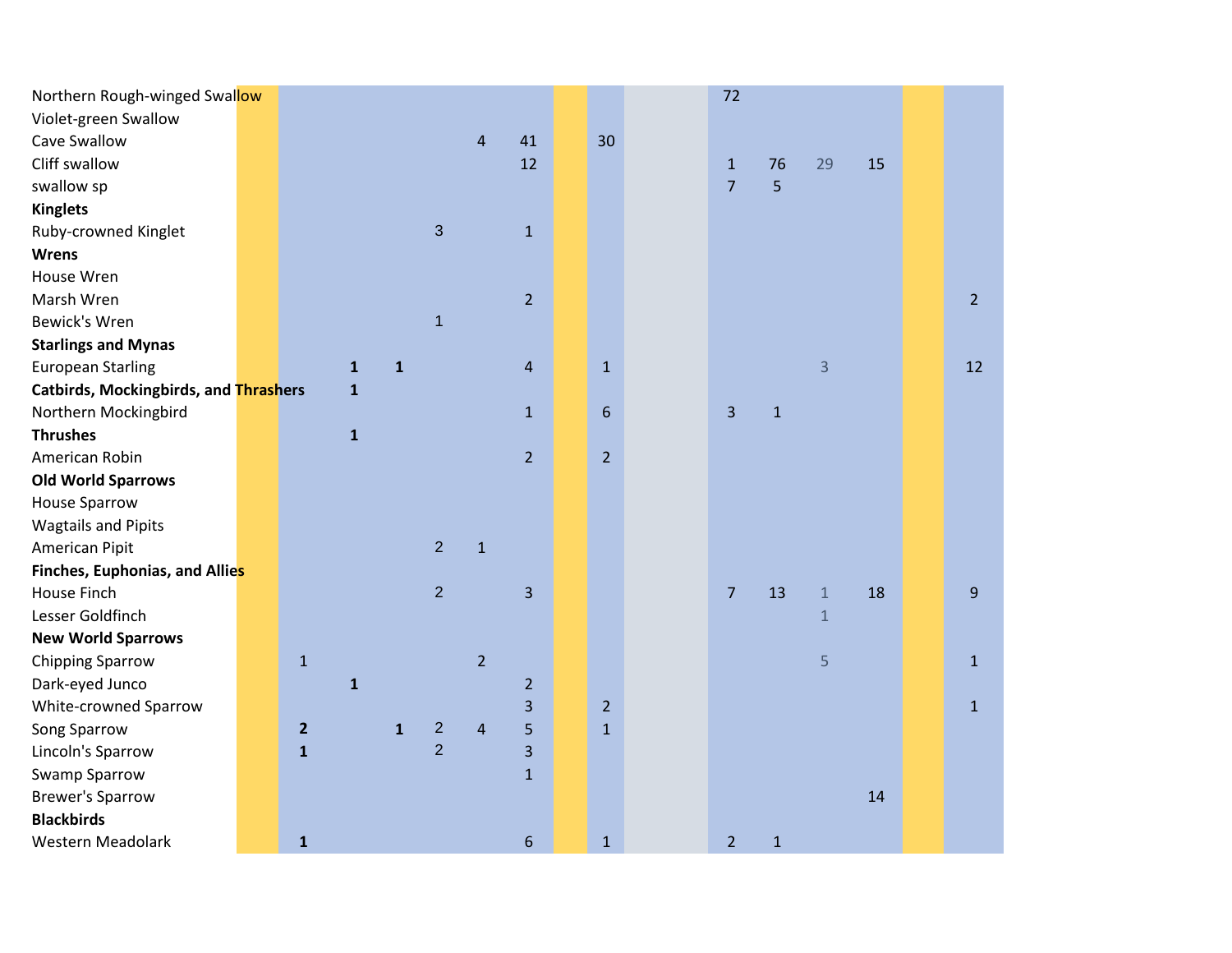| Western/Eastern Meadowlark              |  |    |   | 17             | 22             | 45             |              |              |              |   |                |                |
|-----------------------------------------|--|----|---|----------------|----------------|----------------|--------------|--------------|--------------|---|----------------|----------------|
| Red-winged Blackbird                    |  |    |   |                |                | 3              | 13           | 6            | $\mathbf{1}$ |   | 3              |                |
| <b>Brewer's Blackbird</b>               |  | 25 |   |                |                |                |              |              |              |   |                |                |
| Common Grackle                          |  |    |   |                |                |                | $\mathbf{1}$ |              |              |   |                |                |
| <b>Great-tailed Grackle</b>             |  |    |   |                | 3              | $\overline{2}$ |              | 5            | $\mathbf{1}$ |   |                |                |
| <b>Wood-Warblers</b>                    |  |    |   |                |                |                |              |              |              |   |                |                |
| Common yellowthroat warbler             |  |    |   |                |                |                |              | 3            |              |   |                |                |
| Yellow-rumped Warbler                   |  |    |   |                |                | $\overline{7}$ |              |              |              |   |                |                |
| <b>Yellow Warbler</b>                   |  |    |   |                |                |                |              |              |              |   | $\overline{4}$ |                |
| Warbler sp.                             |  |    |   |                |                | $\mathbf{1}$   |              |              |              |   |                |                |
| Lucy's Warbler                          |  |    |   |                |                |                |              |              |              |   | 1              |                |
| McGuillivray's Warbler                  |  |    |   |                |                |                |              |              |              |   | $\overline{2}$ | $\overline{3}$ |
| Townsend's Warbler                      |  |    |   |                |                |                |              |              |              |   | 3              |                |
| Wilson's Warbler                        |  | 1  | 1 |                |                |                |              |              |              |   |                |                |
| <b>Cardinals, Grosbeaks, and Allies</b> |  |    |   |                |                |                |              |              |              |   |                |                |
| Pyrrhuloxia                             |  |    |   | $\overline{2}$ | $\overline{2}$ | $\mathbf{1}$   |              | $\mathbf{1}$ |              |   |                | $\mathbf{1}$   |
| <b>Blue Grosbeak</b>                    |  |    |   |                |                |                |              |              | 4            | 8 |                |                |
| <b>Bronzed Cowbird</b>                  |  |    |   |                |                |                |              |              |              |   |                |                |
|                                         |  |    |   |                |                |                |              |              |              |   |                |                |

Sid Webb 10/18/2020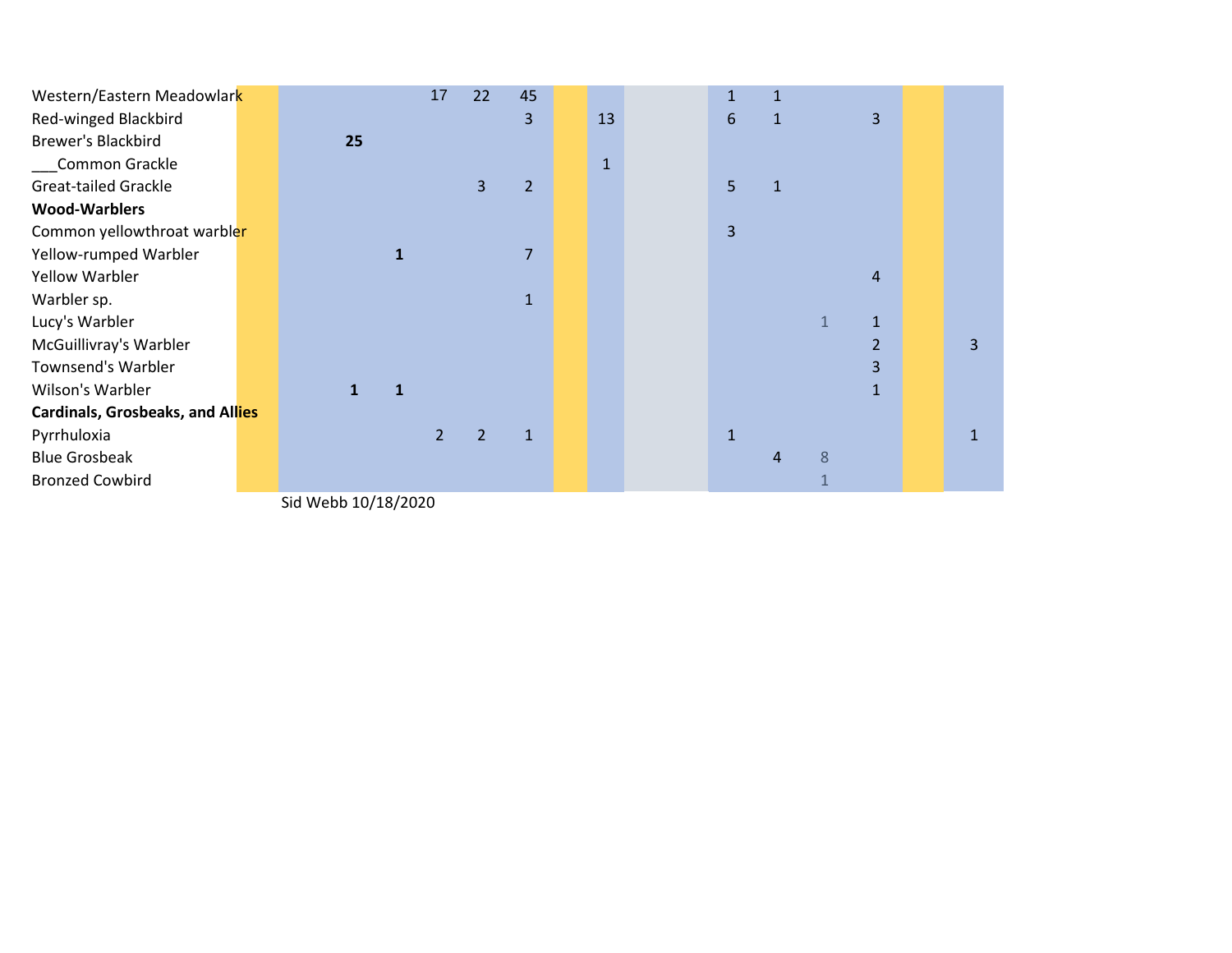